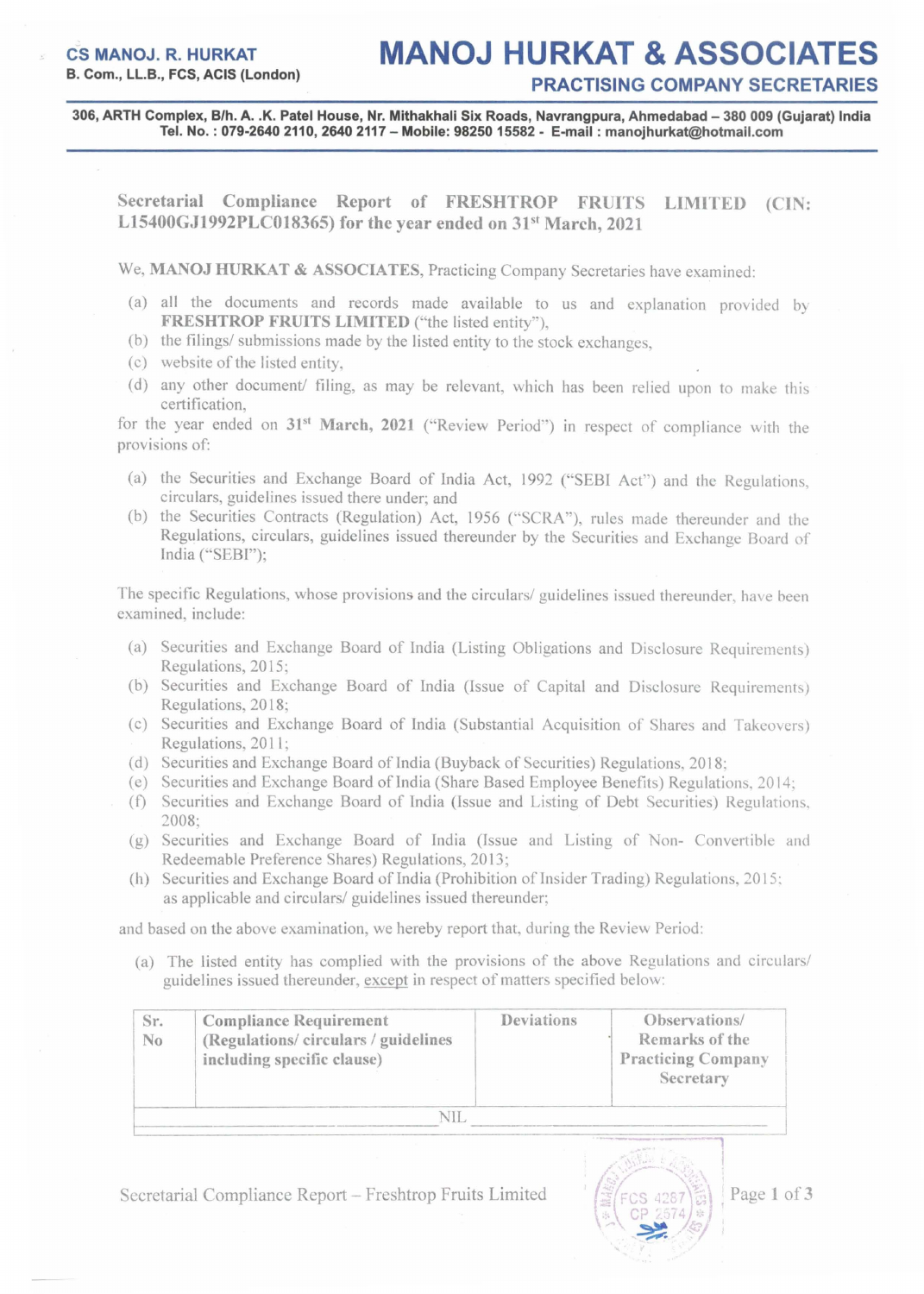306, ARTH Complex, B/h. A. .K. Patel House, Nr. Mithakhali Six Roads, Navrangpura, Ahmedabad - 380 009 (Gujarat) India Tel. No. : 079-26402110,26402117 - Mobile: 98250 15582 - E-mail: manojhurkat@hotmail.com

- (b) The listed entity has maintained proper records under the provisions of the above Regulations and circulars/ guidelines issued thereunder insofar as it appears from our examination of those records.
- (c) The following are the details of actions taken against the listed entity/ its promoters/ directors/ material subsidiaries either by SEBI or by Stock Exchanges (including under the Standard Operating Procedures issued by SEBI through various circulars) under the aforesaid Acts/ Regulations and circulars/ guidelines issued thereunder:

| Sr.<br>No. | Action taken by                                                                                                                                                                                                      | Details<br>of<br>violation                                                                           | Details of action taken<br>e.g. fines, warning<br>letter, debarment, etc.                                                                                                                                                                                                                                                                                                                         | Observations/<br>remarks of the<br>Practicing<br>Company<br>Secretary,<br>if<br>any.                                                              |
|------------|----------------------------------------------------------------------------------------------------------------------------------------------------------------------------------------------------------------------|------------------------------------------------------------------------------------------------------|---------------------------------------------------------------------------------------------------------------------------------------------------------------------------------------------------------------------------------------------------------------------------------------------------------------------------------------------------------------------------------------------------|---------------------------------------------------------------------------------------------------------------------------------------------------|
|            | E-mail<br>10 <sup>th</sup><br>dated<br>August,<br>2020<br>pursuant<br>to<br>Regulation $17(1)(c)$<br>of SEBI LODR<br>Regulations, 2015<br>regarding minimum<br>number of Directors<br>on the Board of the<br>Company | Violation<br>of<br>Regulation<br>17(1)<br>$(c)$ the<br><b>SEBI</b><br>(LODR)<br>Regulations,<br>2015 | The<br>Company<br>has<br>belatedly intimated<br>the<br>Stock<br>Exchange<br>regarding appointment of<br>Mr. Ramchandra Joshi as<br>Additional<br>Director<br>fulfilling the criteria of<br>Directors.<br>SIX.<br>The<br>Company has requested<br>the Stock Exchange to<br>waive of the penalty<br>imposed.<br><b>BSE</b><br>Limited<br>has<br>withdrawn the fine vide<br>E-mail dated 16/04/2021. | The<br>Company<br>was otherwise in<br>compliance with<br>Regulation<br>17(1)<br>of<br>the<br><b>SEBI</b><br>(LODR)<br>during<br>the review period |

(d) The listed entity has taken the following actions to comply with the observations made in previous reports:

| Sr.<br>No. | Observations<br>of the<br>Practicing<br>Company<br>Secretary in<br>the previous<br>reports | Observations made<br>in the secretarial<br>compliance report<br>for the year ended on<br>31st March, 2020 | <b>Actions taken</b><br>by the listed<br>entity, if any | Comments of the<br>Practicing<br>Company<br>Secretary on the<br>actions taken by<br>the listed entity |
|------------|--------------------------------------------------------------------------------------------|-----------------------------------------------------------------------------------------------------------|---------------------------------------------------------|-------------------------------------------------------------------------------------------------------|
|            |                                                                                            | <b>NOT APPLICABLE</b>                                                                                     |                                                         |                                                                                                       |